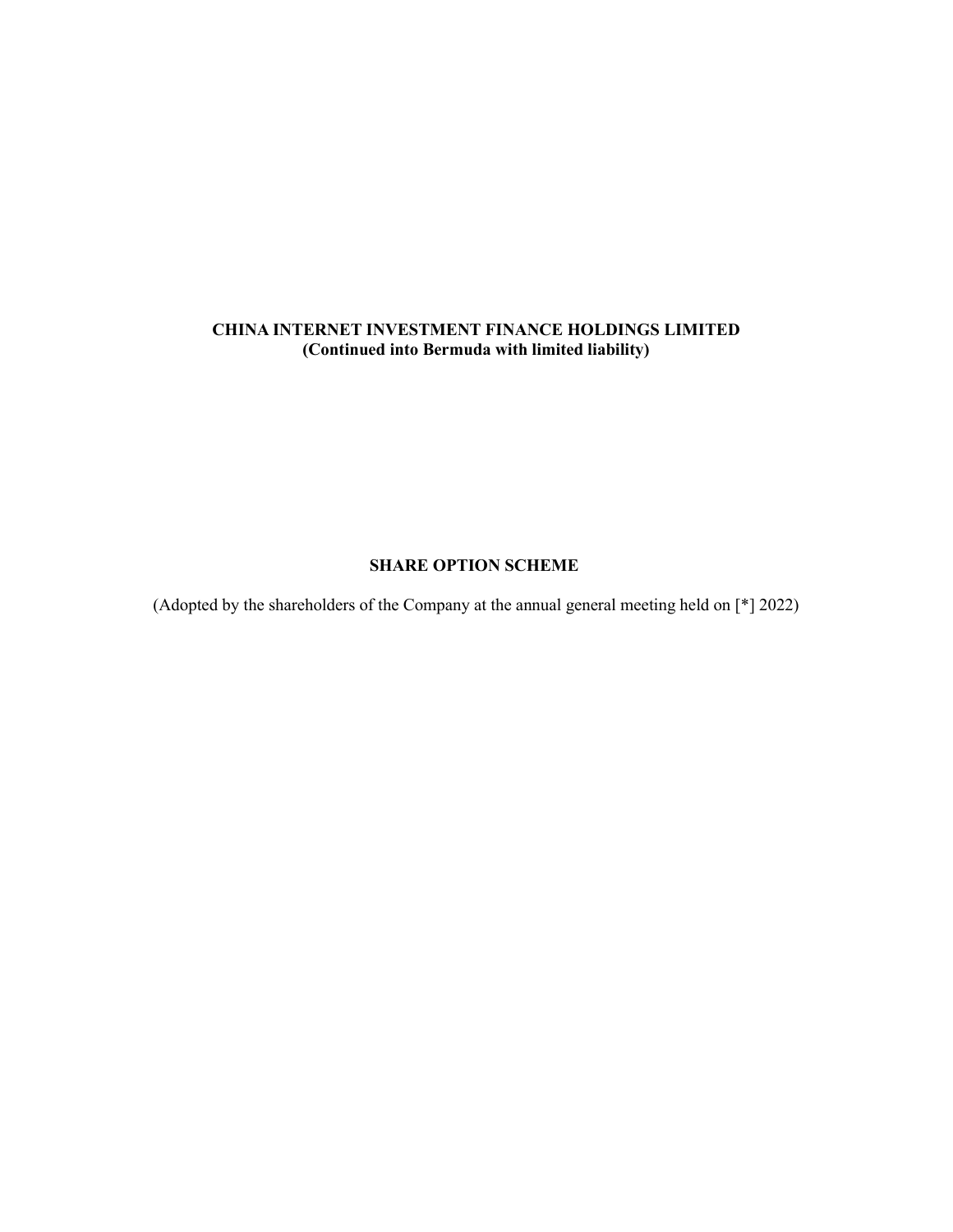## **TABLE OF CONTENTS**

|     |                                                     | Page           |
|-----|-----------------------------------------------------|----------------|
| 1.  |                                                     | $\overline{2}$ |
| 2.  |                                                     | 5              |
| 3.  |                                                     | 6              |
| 4.  |                                                     | 6              |
| 5.  |                                                     | 8              |
| 6.  |                                                     | 9              |
| 7.  |                                                     | 10             |
| 8.  |                                                     | 12             |
| 9.  | MAXIMUM NUMBER OF SHARES AVAILABLE FOR SUBSCRIPTION | 12             |
| 10. |                                                     | 13             |
| 11. |                                                     | 14             |
|     |                                                     | 14             |
|     |                                                     | 14             |
| 14. |                                                     | 16             |
|     |                                                     | 16             |
| 16. |                                                     | 16             |
| 17. |                                                     | 16             |
|     |                                                     | 17             |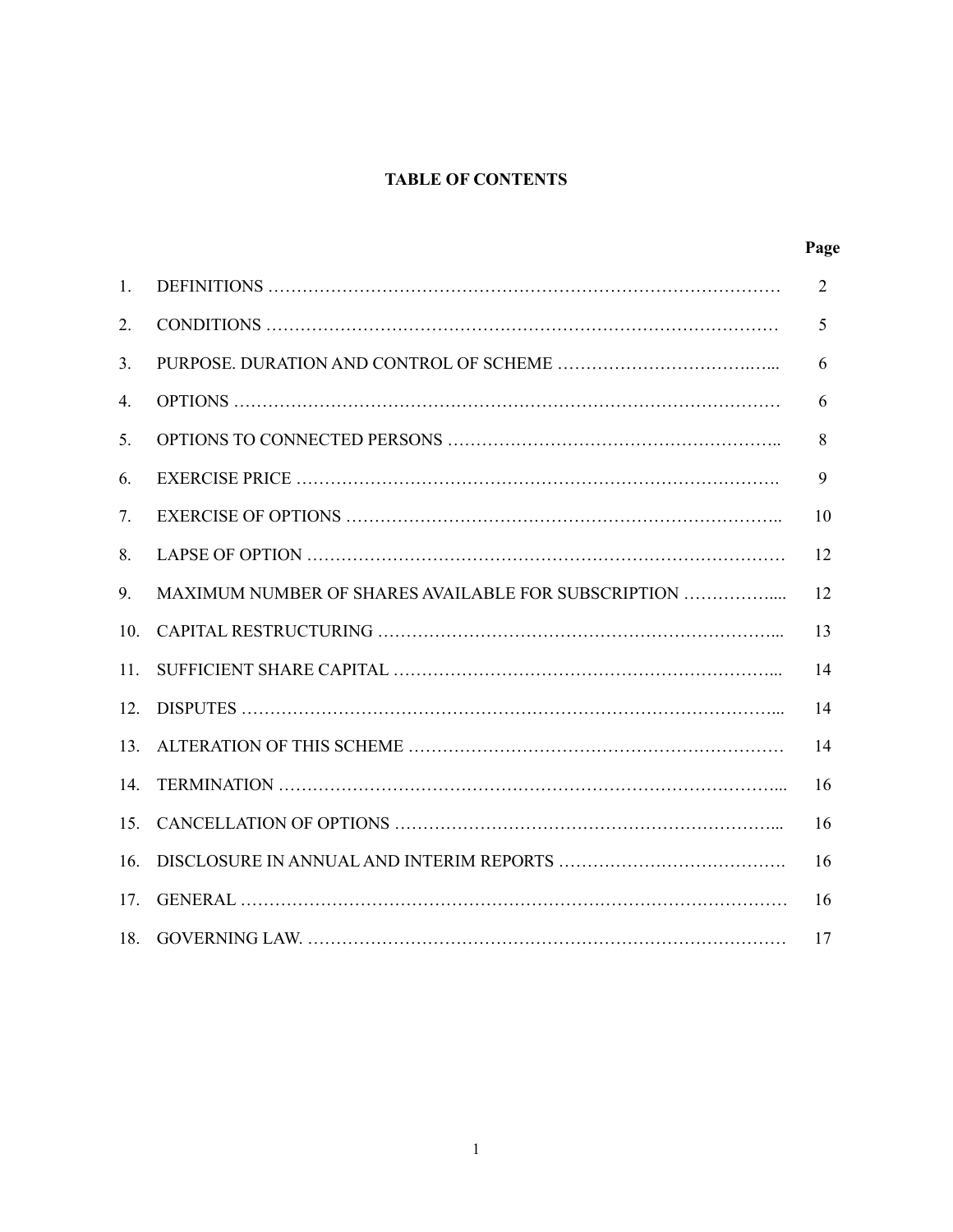### **CHINA INTERNET INVESTMENT FINANCE HOLDINGS LIMITED (Continued into Bermuda with limited liability)**

### **RULES OF THE SHARE OPTION SCHEME**

#### **1. DEFINITIONS**

1.1 In this Scheme, except where the context otherwise requires, the following words and expressions have the following meanings: -

"Acceptance Date" means the date upon which an offer for an Option must be accepted by the relevant Eligible Participant, being a date not later than 30 days after the Offer Date;

"Adoption Date" means [ ], the date on which this Scheme was conditionally adopted by an ordinary resolution of the shareholders of the Company;

"approved independent financial adviser" means such independent financial adviser as approved by the Board;

"Associate" shall have the meaning ascribed to it in the Listing Rules;

"Auditors" means the auditors for the time being of the Company;

"Board" means the board of directors of the Company for the time being or a duly authorised committee thereof;

"Business Day" means a day on which the Stock Exchange is open for the business of dealing in securities:

"Business Partner" means business partner(s) and/or business associate(s) of any member of the Group.

"Cancelled Shares" means those Shares which were the subject of options which had been granted and accepted under this Scheme or any of the other schemes but subsequently cancelled. For the avoidance of doubt, "Cancelled Shares" shall exclude "Lapsed Shares";

"Close Associate" shall have the meaning ascribed to it in the Listing Rules;

"Commencement Date" means, in respect of an Option, the date upon which such Option is deemed to be granted and accepted in accordance with paragraph 4.4;

"Companies Ordinance" means the Companies Ordinance (Chapter 622 of the Laws of Hong Kong);

"Companies (WUMP) Ordinance" means the Companies (Winding Up and Miscellaneous Provisions) Ordinance (Chapter 32 of the Laws of Hong Kong);

"Company" means China Internet Investment Finance Holdings Limited, a company continued in Bermuda with limited liability;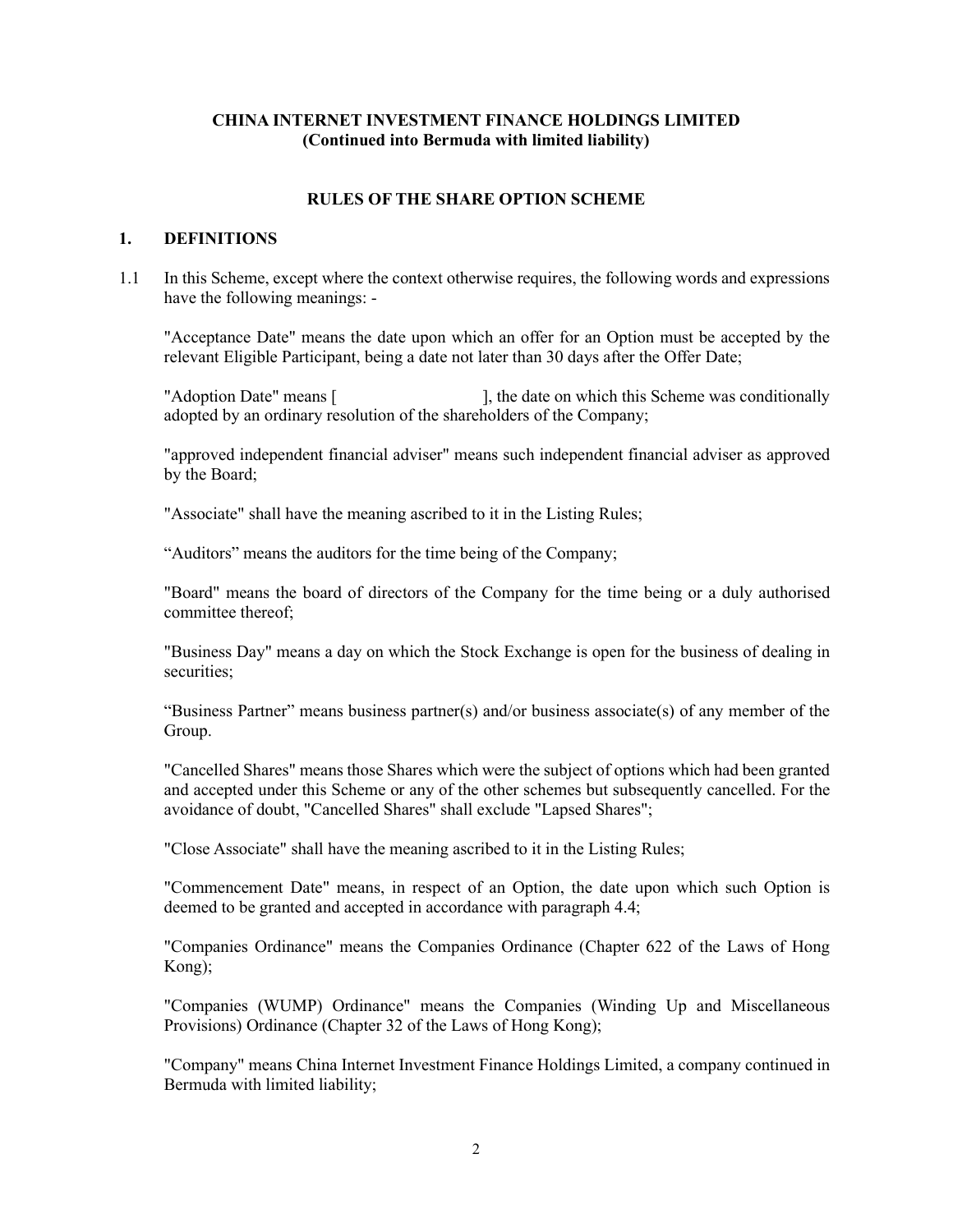"Connected Person" has the meaning ascribed to it in the Listing Rules;

"Core Connected Person" has the meaning ascribed to it in the Listing Rules;

"Eligible Participant" means (i) any full-time employees, executives, officers, directors (including executive and non-executive directors) and part-time employees of the Company or any of its subsidiaries; and (ii) any individual or entity that is either (a) a Business Partner, (b) a consultant, adviser or agent of any member of the Group, any Invested Entity or any Business Partner or (c) an employee (whether full time or part time), executives or officers, directors (including executive, non-executive and independent non-executive directors) of any Invested Entity or any Business Partner, who, in the sole opinion of the Board, have contributed or will contribute to the growth and development of the Group or any Invested Entity.; Rule 17.03(2)

"Exercise Date" means the date of the notice given by the Grantee in respect of the exercise of the Option in accordance with paragraph 7.1;

"Exercise Price" means the price per Share, determined by the Board, at which a Grantee may subscribe for Shares on the exercise of an Option in accordance with paragraph 6;

"Expiry Date" means, in respect of an Option, the date of the expiry of the Option as may be determined by the Board which shall not be later than the last day of the Option Period in respect of such Option; Rule 17.03(5)

Grantee" means any Eligible Participant who accepts the offer of the grant of an Option in accordance with the rules of this Scheme or (where the context so permits) a person or persons who, in accordance with the laws of succession applicable in respect of the death of such Eligible Participant is, or are entitled to exercise the Option accepted by such Eligible Participant (to the extent not already exercised) in consequence of the death of such Eligible Participant;

"Group" means the Company and its subsidiaries;

"HK\$" means Hong Kong dollar, the lawful currency of Hong Kong;

"Hong Kong" means the Hong Kong Special Administrative Region of the People's Republic of China;

"Invested Entity" means any entity in which any member of the Group holds any equity interest and shall, for the purpose of the Share Option Scheme, exclude any member of the Group.

"Lapsed Shares" means those Shares which were the subject of options which had been granted and accepted under this Scheme or any of the other schemes but subsequently lapsed. For the avoidance of doubt, "Lapsed Shares" shall exclude "Cancelled Shares";

"Listing Rules" means the Rules Governing the Listing of Securities on the Stock Exchange, as amended from time to time;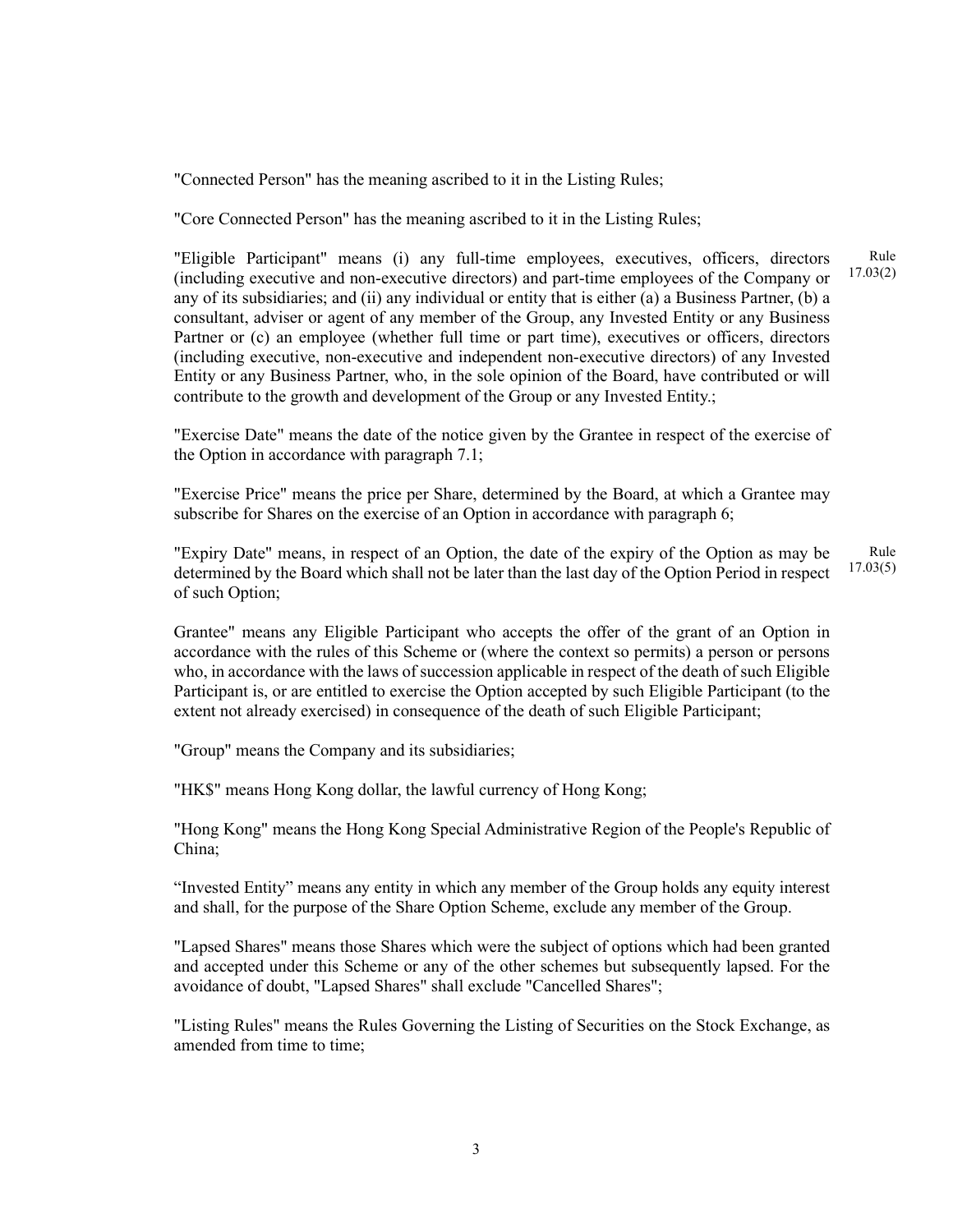"New Approval Date" has the meaning given in paragraph 9.2;

"New Scheme Limit'' has the meaning given in paragraph 9.2;

"Offer Date" means in respect of an Option, the date on which such Option is offered in writing to an Eligible Participant, which must be a Business Day;

"Option" means an option to subscribe for Shares granted pursuant to this Scheme and for the time being subsisting;

"Option Period" means in respect of an Option, the period to be notified by the Board to each Grantee within which the Option may be exercisable provided that such period of time shall not exceed a period of ten years commencing on the Commencement Date;

"other schemes" means other than this Scheme, all the schemes involving the grant by the Company of options over Shares or other securities of the Company to, or for the benefit of, specified participants of such schemes or any arrangement involving the grant of options to participants over Shares or other securities of the Company which, in the opinion of the Stock Exchange, is analogous to a share option scheme as described in Chapter 17 of the Listing Rules;

"this Scheme" means the share option scheme, the rules of which are set out in this document in its present or any amended form;

"Scheme Limit'' has the meaning ascribed to it in paragraph 9;

"Scheme Period" means a period commencing on the Adoption Date and ending on the tenth anniversary of the Adoption Date (both dates inclusive);

"Shares" means ordinary shares having a par value of HK\$0.01 each in the capital of the Company or, if there has been a capitalisation issue, rights issue, sub-division or consolidation of shares or reduction of capital in the share capital of the Company, shares forming part of the ordinary equity share capital of the Company of such other nominal amount as shall result from any such capitalisation issue, rights issue, sub-division or consolidation of shares or reduction of capital in the share capital of the Company;

"Special Resolution" means a resolution passed at a meeting of the Grantees (being only those Grantees holding Options, all or any part of which is unexercised as at the time of the meeting at which the resolution is proposed) duly convened and held and carried by a majority consisting of not less than three-fourths of the votes cast upon a show of hands or if a poll is duly demanded, by a majority consisting of not less than three-fourths of the votes cast on a poll;

"Stock Exchange" means The Stock Exchange of Hong Kong Limited or (if applicable) such other stock exchange on which the issued share capital of the Company is primarily listed; and

"Subsidiary" means a subsidiary for the time being of the Company within the meaning of the Companies Ordinance whether incorporated in Hong Kong or elsewhere and "Subsidiaries" shall be construed accordingly.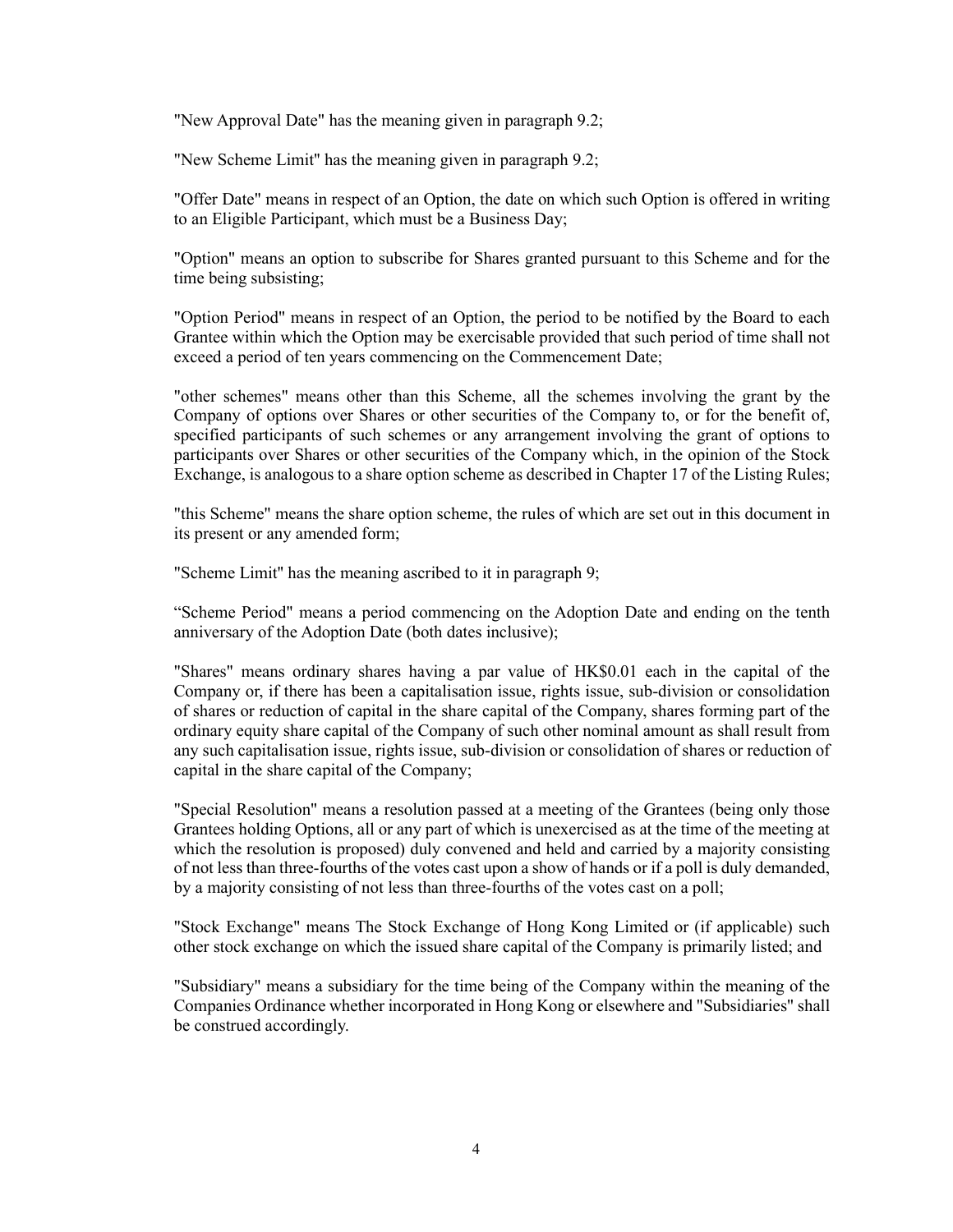- 1.2 In this Scheme, unless the context otherwise requires:
	- (a) paragraph headings are inserted for convenience of reference only and shall not affect the interpretation of this Scheme;
	- (b) references to paragraphs are to paragraphs of this Scheme;
	- (c) the singular includes the plural and vice versa;
	- (d) references to one gender shall include both genders and the neuter;
	- (e) any reference to any statute or statutory provision shall include any statute or statutory provision which amends or replaces, or has amended or replaced it, and shall include any subordinate legislation made under the relevant statute; and
	- (f) a reference to a "person" shall be construed so as to include any individual, firm, business, company, body corporate or incorporated or other judicial person, government, federation, state or agency thereof or any joint venture, association, partnership or trust (whether or not having separate legal personality).

#### **2. CONDITIONS**

- 2.1 This Scheme shall take effect subject to and is conditional upon:
	- (a) the passing of an ordinary resolution by the shareholders of the Company to approve and adopt the rules of this Scheme in a general meeting or by way of written resolution; and
	- (b) the Listing Committee of the Stock Exchange granting the listing of, and permission to deal in, the Shares falling to be issued pursuant to the exercise of Options under this Scheme.
- 2.2 If the conditions in paragraph 2.1 are not satisfied within two calendar months from the Adoption Date:
	- (a) this Scheme shall forthwith determine;
	- (b) any Option granted or agreed to be granted pursuant to this Scheme and any offer of such a grant shall be of no effect; and
	- (c) no person shall be entitled to any rights or benefits or be under any obligations under or in respect of this Scheme or any Option.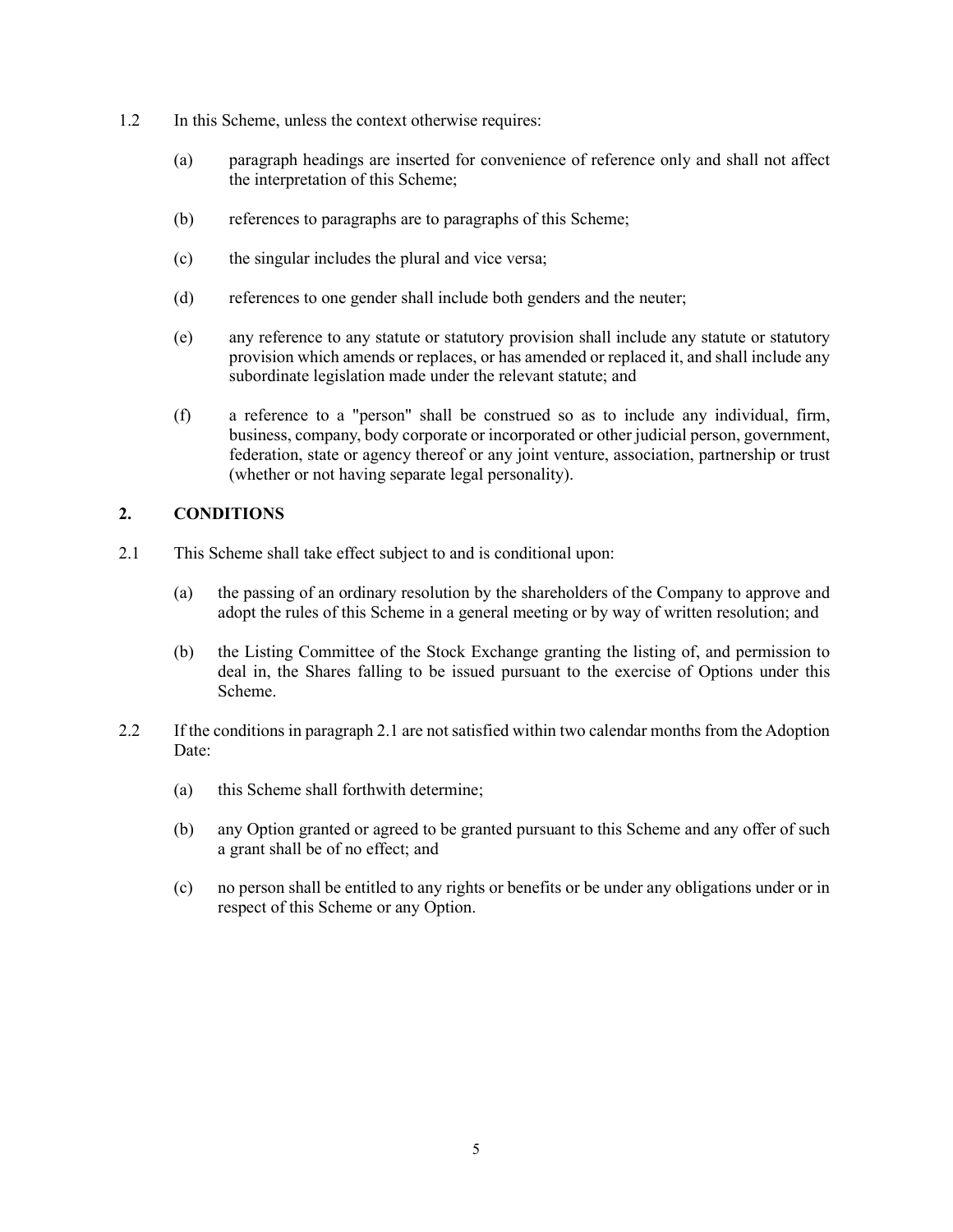### **3. PURPOSE, DURATION AND CONTROL OF SCHEME**

- 3.1 The purpose of this Scheme is to enable the Company to grant Options to Eligible Participants as incentives or rewards for their contribution or potential contribution to the Company and/or any of the Subsidiaries. Rule 17.03(1)
- 3.2 Subject to paragraph 14, this Scheme shall be valid and effective for the Scheme Period after which no further Options shall be offered but the provisions of this Scheme shall in all other respects remain in full force and effect to the extent necessary to give effect to the exercise of any Options granted prior thereto or otherwise as may be required in accordance with the provisions of this Scheme and Options granted prior thereto but not yet exercised shall continue to be valid and exercisable in accordance with this Scheme. Rule 17.03 (11)
- 3.3 This Scheme shall be subject to the administration of the Board whose decision as to all matters arising in relation to this Scheme or its interpretation or effect (save as otherwise provided herein) shall be final and binding on all parties.

#### **4. OPTIONS**

- 4.1 The Board shall, subject to and in accordance with the provisions of this Scheme and the Listing Rules, be entitled to but shall not be bound, at any time on any Business Day during the Scheme Period offer to grant an Option to any Eligible Participant whom the Board may in its absolute discretion select and subject to such conditions (including, without limitation, any minimum period for which an Option must be held before it can be exercised and/or any performance targets which must be achieved before an Option can be exercised) as it may think fit, provided that the maximum number of Shares in respect of which Options may be granted under this Scheme to any Eligible Participant, shall not, when aggregated with: Rule 17.03(4) Rule 17.03(7)
	- (a) any Shares issued upon exercise of Options or options under the other schemes which have been granted to that Eligible Participant;
	- (b) any Shares which would be issued upon the exercise of outstanding Options or options under the other schemes granted to that Eligible Participant; and
	- (c) any Cancelled Shares which were the subject of Options or options under the other schemes which had been granted to and accepted by that Eligible Participant, in any 12 month period up to the Offer Date, exceed one per cent (1%) of the number of Shares in issue on the Offer Date. No Option may be granted more than 10 years after the Adoption Date.
- 4.2 If the Board determines to offer Options to an Eligible Participant which exceed the limit set out in paragraph 4.1:
	- (a) that grant shall be subject to (i) the issue of a circular by the Company to its shareholders which shall comply with Rules 17.03(4) and 17.06 of the Listing Rules and or such other requirements as prescribed under the Listing Rules from time to time; and (ii) the approval of the shareholders of the Company in general meeting at which that Eligible Participant and his Close Associates (or, if that Eligible Participant is a Connected Person, his Associates) shall abstain from voting; and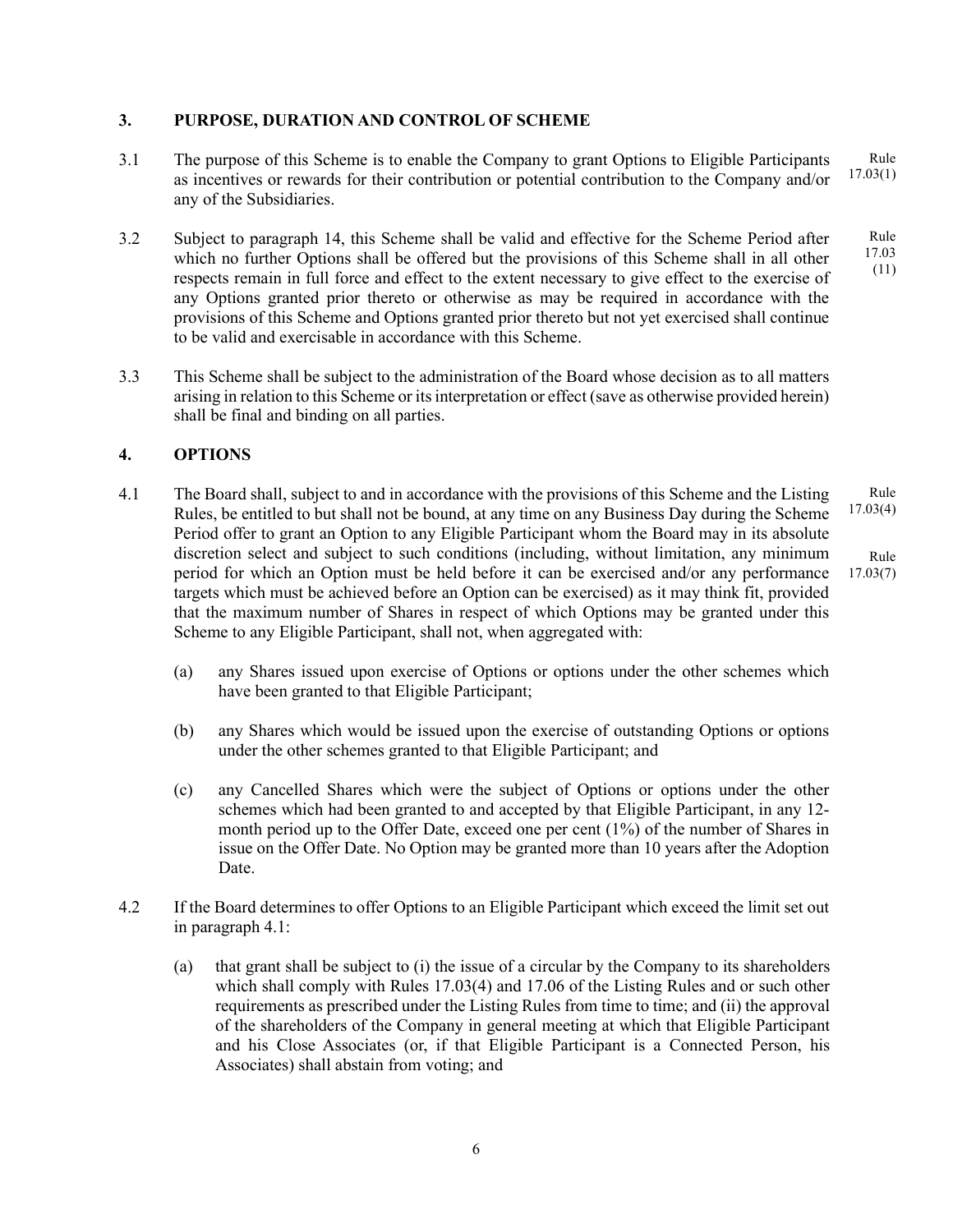- (b) unless provided otherwise in the Listing Rules, the date of the Board meeting at which the Board resolves to grant the proposed Options to that Eligible Participant shall be taken as the Offer Date for the purpose of calculating the Exercise Price.
- 4.3 If the Board determines to offer an Option to an Eligible Participant in accordance with paragraph 4.1, the Board shall forward to the relevant Eligible Participant an offer document in such form as the Board may from time to time determine which states (or, alternatively, documents accompanying the offer document which state), among others:-
	- (a) the Eligible Participant's name, address and occupation;
	- (b) the Offer Date;
	- (c) the Acceptance Date;
	- (d) the Commencement Date or, if the Option Period does not commence on the Commencement Date, the date of commencement of the Option Period;
	- (e) the number of Shares in respect of which the Option is offered;
	- (f) the Exercise Price and the manner of payment of the Exercise Price for the Shares on and in consequence of the exercise of the Option;
	- (g) the Expiry Date in relation to that Option;
	- (h) the Exercise Date;
	- (i) the method of acceptance of the Option which shall, unless the Board otherwise determines, be as set out in paragraph 4.4; and
	- (j) such other terms and conditions (including, without limitation, any minimum period for which an Option must be held before it can be exercised and/or any performance targets which must be achieved before the Option can be exercised) relating to the offer of the Option which in the opinion of the Board are fair and reasonable but not being inconsistent with this Scheme and the Listing Rules. Rule 17.03(8)
- 4.4 An Option shall be deemed to have been granted and accepted by the Grantee and to have taken effect when the duplicate offer document constituting acceptance of the Option duly signed by the Grantee, together with a remittance or payment in favour of the Company of HK\$1.00 by way of consideration for the grant thereof is received by the Company on or before the relevant Acceptance Date. Such remittance or payment shall in no circumstances be refundable and shall be deemed as part payment of the Exercise Price.
- 4.5 Any offer to grant an Option may be accepted in respect of less than the number of Shares for which it is offered provided that it must be accepted in respect of a board lot for dealing in Shares on the Stock Exchange or an integral multiple thereof and such number is clearly stated in the duplicate offer document constituting acceptance of the Option in the manner as set out in paragraph 4.4. To the extent that the offer to grant an Option is not accepted by the Acceptance Date, it shall be deemed to have been irrevocably declined.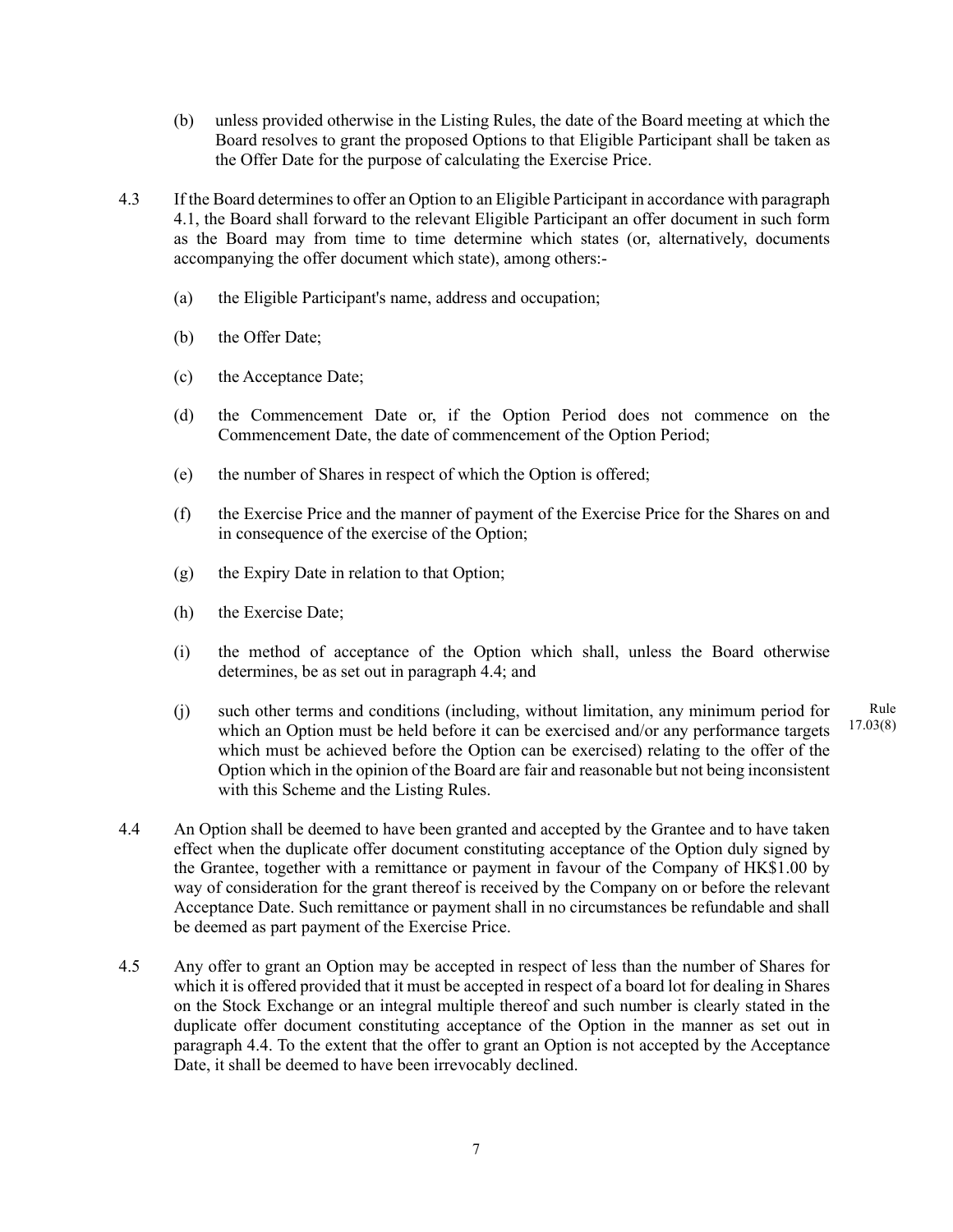- 4.6 The Options shall not be listed or dealt in on the Stock Exchange.
- 4.7 An Option and an offer to grant an Option shall be personal to the Grantee and shall not be transferrable or assignable and no Grantee shall in any way sell, transfer, charge, mortgage, encumber or create any interest (legal or beneficial) in favour of any third party over or in relation to any Option held by him or any offer relating to the grant of an Option made to him or attempt to do so (save that the Grantee may nominate a nominee in whose name the Shares issued pursuant to this Scheme may be registered). Any breach of the foregoing shall entitle the Company to cancel any outstanding Options or any part thereof granted to such Grantee. Rule 17.03(10) Rule 17.03(17)
- 4.8 (a) For so long as the Shares are listed on the Stock Exchange, the Board shall not grant any Option after inside information has come to its knowledge until such inside information has been announced pursuant to the requirements of the Listing Rules. In particular, no Options shall be granted during the period commencing one month immediately preceding the earlier of: Rule 17.05
	- (i) the date of the Board meeting (as such date is first notified to the Stock Exchange in accordance with the Listing Rules) for the approval of the Company's annual results, half-year, quarterly or any other interim period (whether or not required under the Listing Rules); and
	- (ii) the deadline for the Company to publish an announcement of results for any year or half-year period in accordance with the Listing Rules.

and ending on the actual date of publication of results for such year, half year, quarterly or interim period (as the case may be).

(b) Notwithstanding paragraph 4.8(a) above, no Options shall be granted to the directors of the Company (i) during the period of 60 days immediately preceding the publication date of the annual results or, if shorter, the period from the end of the relevant financial year up to the publication date of the results; and (ii) during the period of 30 days immediately preceding the publication date of the quarterly results (if any) and half- year results or, if shorter, the period from the end of the relevant quarterly or half-year period up to the publication date of the results.

#### **5. OPTIONS TO CONNECTED PERSONS**

- 5.1 Subject to paragraphs 4.2, 5.2, 9.2 and 9.3, if the Board determines to offer to grant Options to a director, chief executive or substantial shareholder of the Company or any of their respective Associates, such grant shall be subject to the approval by the independent non-executive directors of the Company (and in the event that the Board offers to grant Options to an independent non-executive director of the Company, the vote of such independent nonexecutive director shall not be counted for the purposes of approving such grant).
- 5.2 If the Board determines to offer to grant Options to a substantial shareholder or an independent non-executive director of the Company (or any of their respective Associates and that grant would result in the Shares issued and to be issued upon exercise of all options already granted and to be granted (including options exercised, cancelled and outstanding) to such person under this Scheme and the other schemes in the 12-month period up to and including the Offer Date:

8

Rule 17.04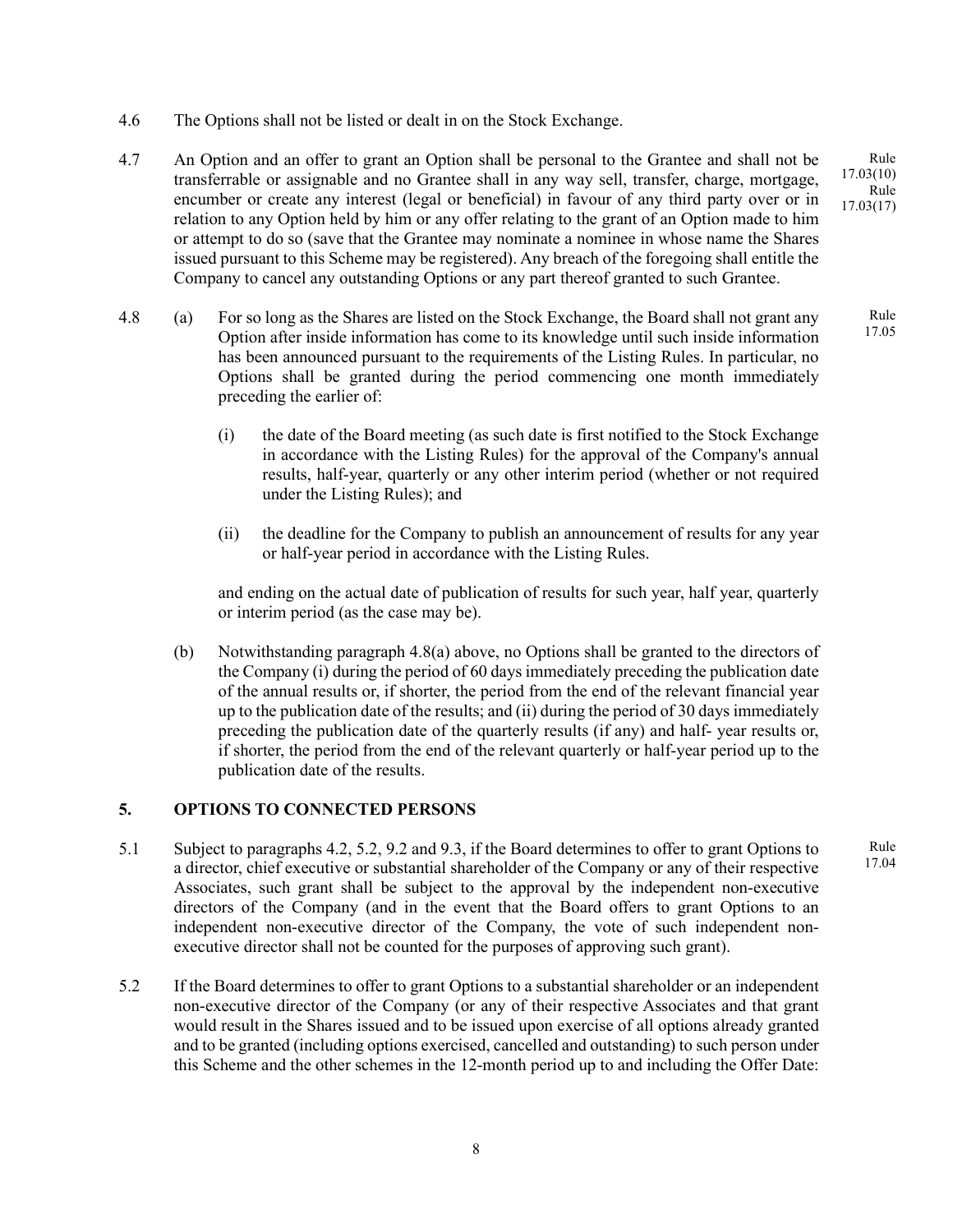- (a) representing in aggregate over  $0.1$  per cent  $(0.1\%)$ , or such other percentage as may be from time to time provided under the Listing Rules, of the Shares in issue on the Offer Date; and
- (b) having an aggregate value, based on the official closing price of the Shares as stated in the daily quotation sheets of the Stock Exchange on the Offer Date, in excess of HK\$5 million or such other sum as may be from time to time provided under the Listing Rules,

such grant shall be subject to, in addition to the approval of the independent non-executive directors of the Company as referred to under paragraph 5.1, the issue of a circular by the Company to its shareholders and the approval of the shareholders of the Company in general meeting by way of a poll convened and held in accordance with the constitutional documents of the Company at which all Core Connected Persons of the Company shall abstain from voting in favour of the relevant resolution at the general meeting, and/or such other requirements as prescribed under the Listing Rules from time to time. Unless provided otherwise in the Listing Rules, the date of the Board meeting at which the Board proposes to grant the proposed Options to that Eligible Participant shall be taken as the Offer Date for the purpose of calculating the Exercise Price.

- 5.3 The circular to be issued by the Company to its shareholders pursuant to paragraph 5.2 shall contain the following information:
	- (a) the details of the number and terms (including the Exercise Price) of the Options to be granted to each Eligible Participant which must be fixed before the shareholders' meeting and the Offer Date (which shall be the date of the Board meeting at which the Board proposes to grant the proposed Options to that Eligible Participant);
	- (b) a recommendation from the independent non-executive directors of the Company (excluding any independent non-executive director who is the relevant Grantee) to the independent shareholders of the Company as to voting;
	- (c) the information required under Rules  $17.02(2)(c)$  and (d) and the disclaimer required under Rule 17.02(4) of the Listing Rules; and
	- (d) the information required under Rule 2.17 of the Listing Rules.

### **6. EXERCISE PRICE RULE**

17.03(9)

The Exercise Price in relation to each Option offered to an Eligible Participant shall, subject to the adjustments referred to in paragraph 10, be determined by the Board in its absolute discretion but in any event shall not be less than the highest of:

- (a) the official closing price of the Shares as stated in the daily quotation sheets of the Stock Exchange on the Offer Date;
- (b) the average of the official closing price of the Shares as stated in the daily quotation sheets of the Stock Exchange for the 5 Business Days immediately preceding the Offer Date; and
- (c) the nominal value of a Share.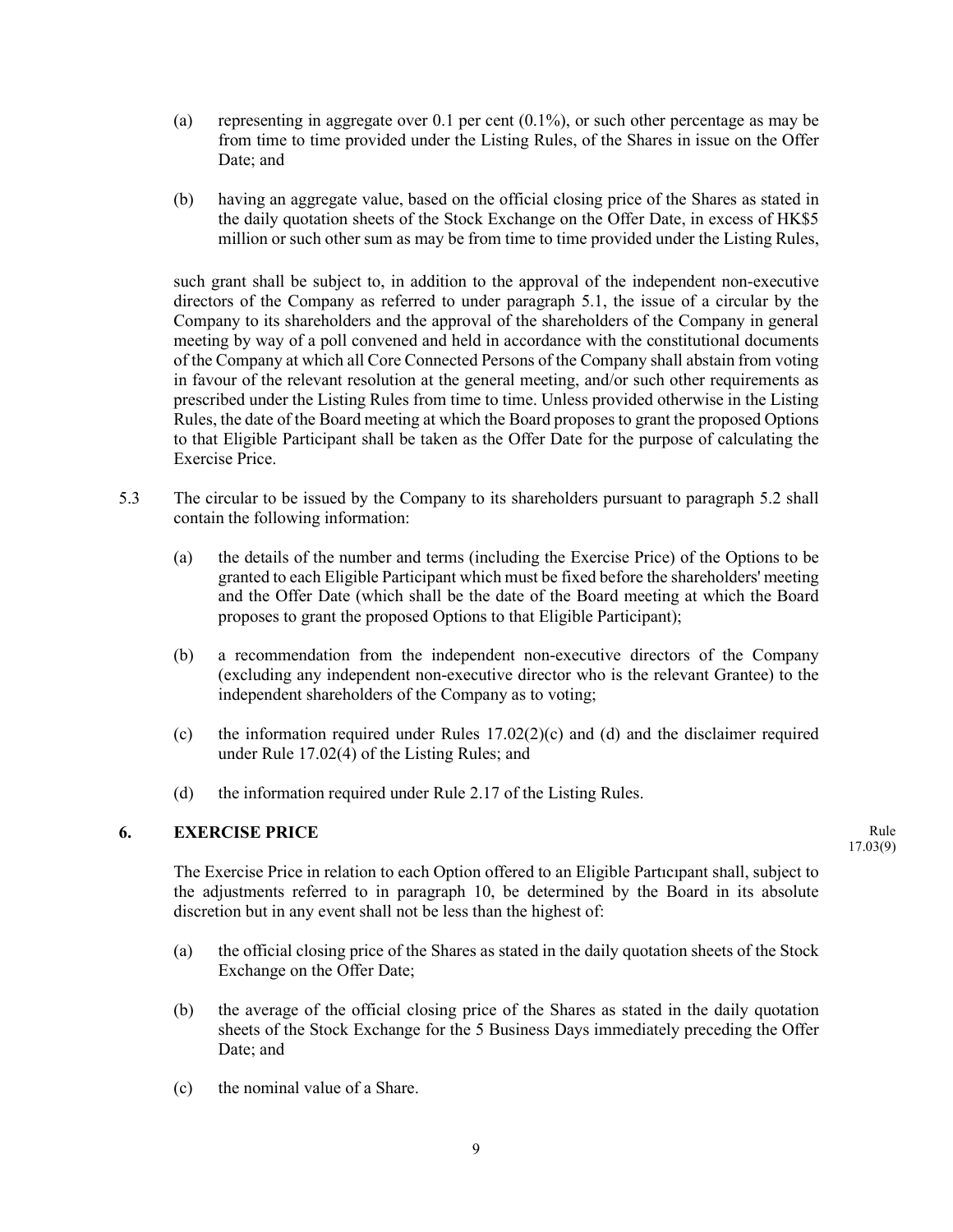## **7. EXERCISE OF OPTIONS**

- 7.1 Subject to paragraph 7.3, an Option shall be exercised in whole or in part and, other than where it is exercised to the full extent outstanding, shall be exercised in integral multiples of such number of Shares as shall represent one board lot for dealing in Shares on the Stock Exchange for the time being, by the Grantee by giving notice in writing to the Company stating that the Option is thereby exercised and the number of Shares in respect of which it is exercised. Each such notice must be accompanied by a remittance for the full amount of the Exercise Price for the Shares in respect of which the notice is given. Within 30 days after receipt of the notice and the remittance and, where appropriate, receipt of the certificate by the Auditors or the approved independent financial adviser as the case may be pursuant to paragraph 10, the Company shall allot and instruct the relevant share registrar to issue the relevant number of Shares to the Grantee credited as fully paid and issue to the Grantee a share certificate or certificates in respect of the Shares so allotted.
- 7.2 Subject to paragraph 11, the exercise of any Option shall be subject to the shareholders of the Company in general meeting approving increase in the authorised share capital of the Company as necessary.
- 7.3 Subject as hereinafter provided, an Option may be exercised by a Grantee at any time or times during the Option Period provided that: -
	- (a) in the event of the Grantee ceasing to be an Eligible Participant for any reason other than on his or her death or the termination of his or her employment on one or more of the grounds specified in paragraph 8(e), the Grantee may exercise the Option up to his or her entitlement at the date of cessation of being an Eligible Participant (to the extent not already exercised) or within such period to be determined in the absolute discretion of the Board following the date of such cessation (which date shall be, in relation to a Grantee who is an Eligible Participant by reason of his or her employment with the Company or any of the Subsidiaries, the last actual working day with the Company or the relevant Subsidiary whether salary is paid in lieu of notice or not);
	- (b) in the case of the Grantee ceasing to be an Eligible Participant by reason of death and none of the events which would be a ground for termination of his or her relationship with the Company and/or any of the Subsidiaries under paragraph 8(e) arises, the legal representative(s) of the Grantee shall be entitled within a period of one month or such longer period as the Board may determine from the date of death to exercise the Option in full (to the extent not already exercised);
	- (c) if a general offer (whether by way of take-over offer, share buy-back offer or scheme of arrangement or otherwise in like manner) is made to all the holders of Shares (or all such holders other than the offeror and/or any person controlled by the offeror and/or any person acting in concert with the offeror), the Company shall use its best endeavours to procure that such offer is extended to all the Grantees (on the same terms mutatis mutandis, and assuming that they shall become, by the exercise in full of the options granted to them, shareholders of the Company). If such offer, having been approved in accordance with applicable laws and regulatory requirements becomes, or is declared unconditional, the Grantee (or his or her legal personal representatives) shall be entitled to exercise the Option in full (to the extent not already exercised) at any time within one month after the date on which such general offer becomes or is declared unconditional;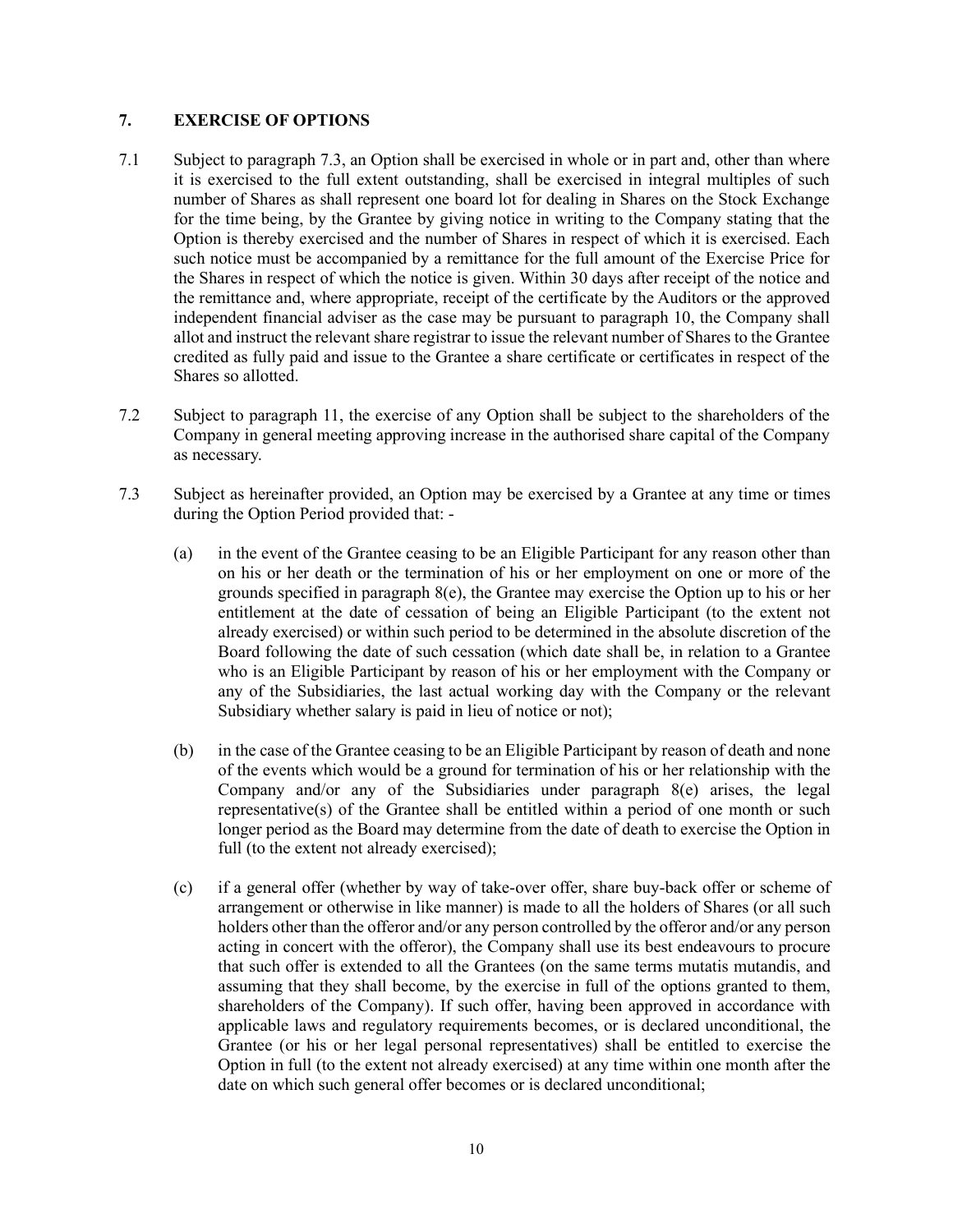- (d) if, pursuant to the Companies Law, a compromise or arrangement between the Company and its members and/or creditors is proposed for the purposes of or in connection with a scheme for the reconstruction of the Company or its amalgamation with any other company or companies, the Company shall give notice thereof to all the Grantees (together with a notice of the existence of the provisions of this paragraph) on the same day as it despatches to members and/or creditors of the Company a notice summoning the meeting to consider such a compromise or arrangement, and thereupon each Grantee shall be entitled to exercise all or any of his Options in whole or in part at any time prior to 12 noon (Hong Kong time) on the Business Day immediately preceding the date of the meeting directed to be convened by the relevant court for the purposes of considering such compromise or arrangement and if there are more than one meeting for such purpose, the date of the first meeting. With effect from the date of such meeting, the rights of all Grantees to exercise their respective Options shall forthwith be suspended. Upon such compromise or arrangement becoming effective, all Options shall, to the extent that they have not been exercised, lapse and determine. The Board shall endeavour to procure that the Shares issued as a result of the exercise of Options in such circumstances shall for the purposes of such compromise or arrangement form part of the issued share capital of the Company on the effective date thereof and that such Shares shall in all respects be subject to such compromise or arrangement. If for any reason such compromise or arrangement is not approved by the relevant court (whether upon the terms presented to the relevant court or upon any other terms as may be approved by such court) the rights of the Grantees to exercise their respective Options shall with effect from the date of the making of the order by the relevant court be restored in full) as if such compromise or arrangement had not been proposed by the Company and no claim shall lie against the Company or any of its officers for any loss or damage sustained by any Grantee as a result of the aforesaid suspension; and
- (e) in the event of an effective resolution being passed for the voluntary winding-up of the Company, the relevant Grantee (or his or her personal representatives) may by notice in writing to the Company within 21 days after the date of such resolution elect to be treated as if the option (to the extent not already exercised) had been exercised immediately before the passing of such resolution either to its full extent or to the extent specified in such notice and shall accordingly be entitled to receive out of the assets available in the liquidation pari passu with the holders of Shares such sum as would have been received in respect of the Shares the subject of such election reduced by an amount equal to the exercise price of the option which would have been payable in respect thereof.
- 7.4 The Board may, in its discretion, require at the time of grant any particular Grantee to achieve such performance targets as the Board may then specify in the grant before any Options granted under this Scheme to such Grantee can be exercised. Rule 17.03(7)
- 7.5 The Shares to be allotted upon the exercise of an Option shall not carry voting rights until completion of the registration of the Grantee (or such other person nominated by the Grantee) as the holder thereof. Subject as aforesaid, the Shares to be allotted upon the exercise of an Option shall be subject to all the provisions of the constitutional documents of the Company for the time being in force and shall rank pari passu in all respects with and shall have the same voting, dividend, transfer and other rights, including those arising on liquidation of the Company as attached to the fully-paid Shares in issue on the date of issue, in particular but without prejudice to the generality of the foregoing, in respect of voting, transfer and other rights including those arising on a liquidation of the Company and rights in respect of any

Rule 17.03(10) Rule 17.03(15)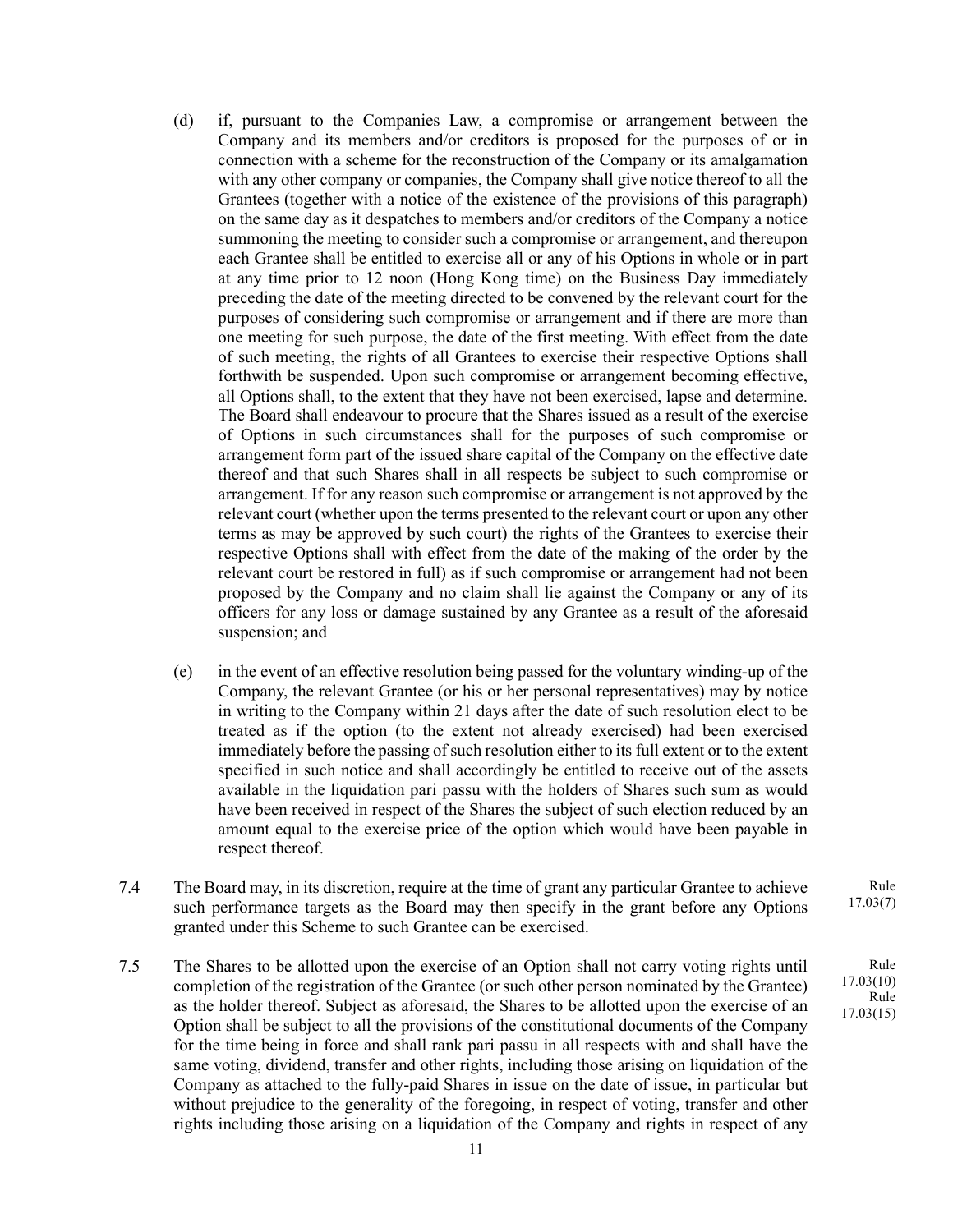dividend or other distributions paid or made on or after the date of issue. Shares issued on the exercise of an Option shall not rank for any rights attaching to Shares by reference to a record date preceding the date of allotment.

### **8. LAPSE OF OPTION**

An Option shall lapse automatically and not be exercisable (to the extent not already exercised) on the earliest of:- Rule 17.03(12)

- (a) the Expiry Date relevant to that Option;
- (b) the expiry of any of the periods referred to in paragraph  $7.3(a)$ , (b), (c) or (d);
- (c) the date on which the scheme of arrangement of the Company referred to in paragraph 7.3(d) becomes effective;
- (d) subject to paragraph 7.3(e), the date of commencement of the winding-up of the Company (as determined in accordance with the Companies (WUMP) Ordinance or the relevant law under which the Company was incorporated or continued); and
- (e) the date on which the Grantee ceases to be an Eligible Participant by reason of the termination of his or her relationship with the Company and/or any of the Subsidiaries on any one or more of the grounds that he or she has been guilty of serious misconduct, or has committed any act of bankruptcy or is unable to pay his or her debts or has become insolvent or has made any arrangement or has compromised with his or her creditors generally, or has been convicted of any criminal offence involving his or her integrity or honesty or in relation to an employee of the Company and/or any of the Subsidiaries (if so determined by the Board) on any other ground on which an employer would be entitled to terminate his employment at common law or pursuant to any applicable laws or under the Grantee's service contract with the Company or the relevant Subsidiary. A resolution of the Board or the board of directors of the relevant Subsidiary to the effect that the relationship of a Grantee has or has not been terminated on one or more of the grounds specified in this paragraph shall be conclusive.

#### **9. MAXIMUM NUMBER OF SHARES AVAILABLE FOR SUBSCRIPTION** Rule

- 9.1 Unless further approval has been obtained pursuant to paragraphs 9.2 and/or 9.3 and subject to paragraphs 9.4 and 9.5, as at the Adoption Date, the maximum number of Shares in respect of which Options or options under the other schemes may be granted is [14,142,318] Shares, ("Scheme Limit'') being 10 per cent (10%). of the Shares in issue as at the date of adoption of this Scheme. As at the Offer Date of any proposed grant of Options, the maximum number of Shares in respect of which Options may be granted is such number of Shares less the aggregate of the following Shares as at that Offer Date:
	- (a) the number of Shares which would be issued on the exercise in full of the Options or options under the other schemes but not cancelled, lapsed or exercised;
	- (b) the number of Shares which have been issued and allotted pursuant to the exercise of any Options or options under the other schemes; and
	- (c) the number of Cancelled Shares.

17.03(3)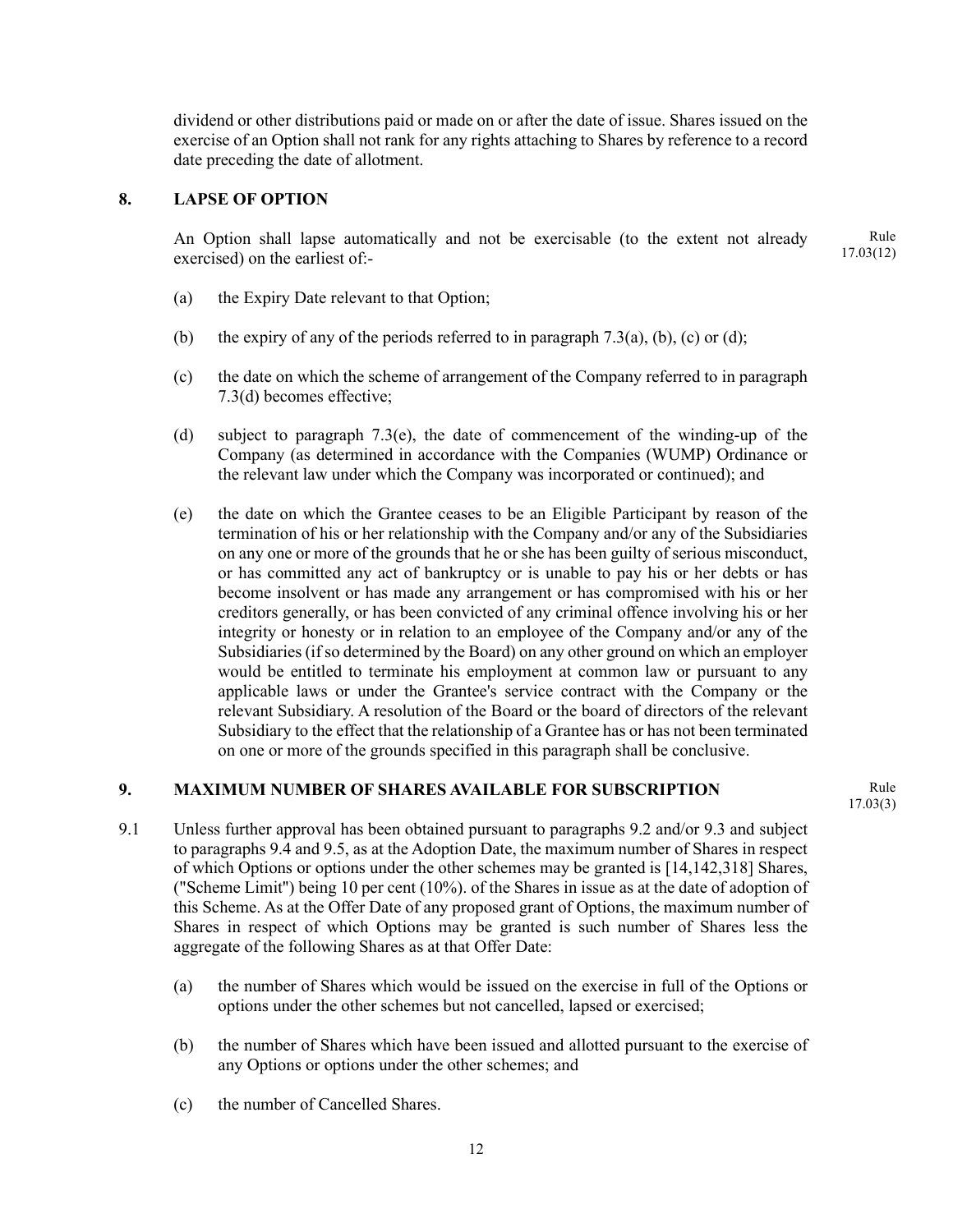- 9.2 Subject to paragraph 9.4, the issue of a circular by the Company which complies with Rules 17.03(3) and 17.06 of the Listing Rules and the approval of the shareholders of the Company in general meeting and/or such other requirements prescribed under the Listing Rules from time to time, the Scheme Limit may be increased from time to time to ten per cent (10%) of the Shares in issue ("**New Scheme Limit**") as at the date of such shareholders' approval ("**New Approval Date**"). Thereafter, as at the Offer Date of any proposed grant of Options, the maximum number of Shares in respect of which Options may be granted is the New Scheme Limit less the aggregate of the following Shares as at that Offer Date:
	- (a) the number of Shares which would be issued on the exercise in full of the Options and options under the other schemes granted on or after the New Approval Date but not cancelled, lapsed or exercised;
	- (b) the number of Shares which have been issued and allotted pursuant to the exercise of any Options or options under the other schemes granted on or after the New Approval Date; and
	- (c) the number of Cancelled Shares, the subject of Options or options under the other schemes granted on or after the New Approval Date.
- 9.3 Subject to paragraph 9.4, the issue of a circular by the Company to its shareholders and the approval of the shareholders of the Company in general meeting in compliance with Rules 17.03(3) and 17.06 of the Listing Rules and/or such other requirements prescribed under the Listing Rules from time to time, the Board may grant Options exceeding the Scheme Limit to Eligible Participants specifically identified by the Board.
- 9.4 Any increase in the Scheme Limit pursuant to paragraphs 9.2 or 9.3 shall in no event result in the number of Shares which may be issued upon exercise of all outstanding options granted and yet to be exercised under this Scheme and the other schemes exceeding 30 per cent. (30%) of the Shares in issue from time to time.
- 9.5 The Scheme Limit referred to in paragraph 9.1 (or as increased in accordance with paragraphs 9.2 and/or 9.3, as the case may be) shall be adjusted, in such manner as the Auditors or the approved independent financial adviser shall certify to be appropriate, fair and reasonable in the event of any alteration in the capital structure of the Company in accordance with paragraph 10 whether by way of capitalisation issue, rights issue, sub-division or consolidation of shares or reduction of share capital of the Company but in any event shall not exceed the limit prescribed in paragraph 9.4.

#### **10. CAPITAL RESTRUCTURING** Rule

10.1 In the event of any capitalisation issue, rights issue, open offer, sub-division, consolidation of shares, or reduction of capital of the Company in accordance with applicable laws and regulatory requirements, such corresponding alterations (if any) shall be made (except on an issue of securities of the Company as consideration in a transaction which shall not be regarded as a circumstance requiring alteration or adjustment) in:-

17.03(13)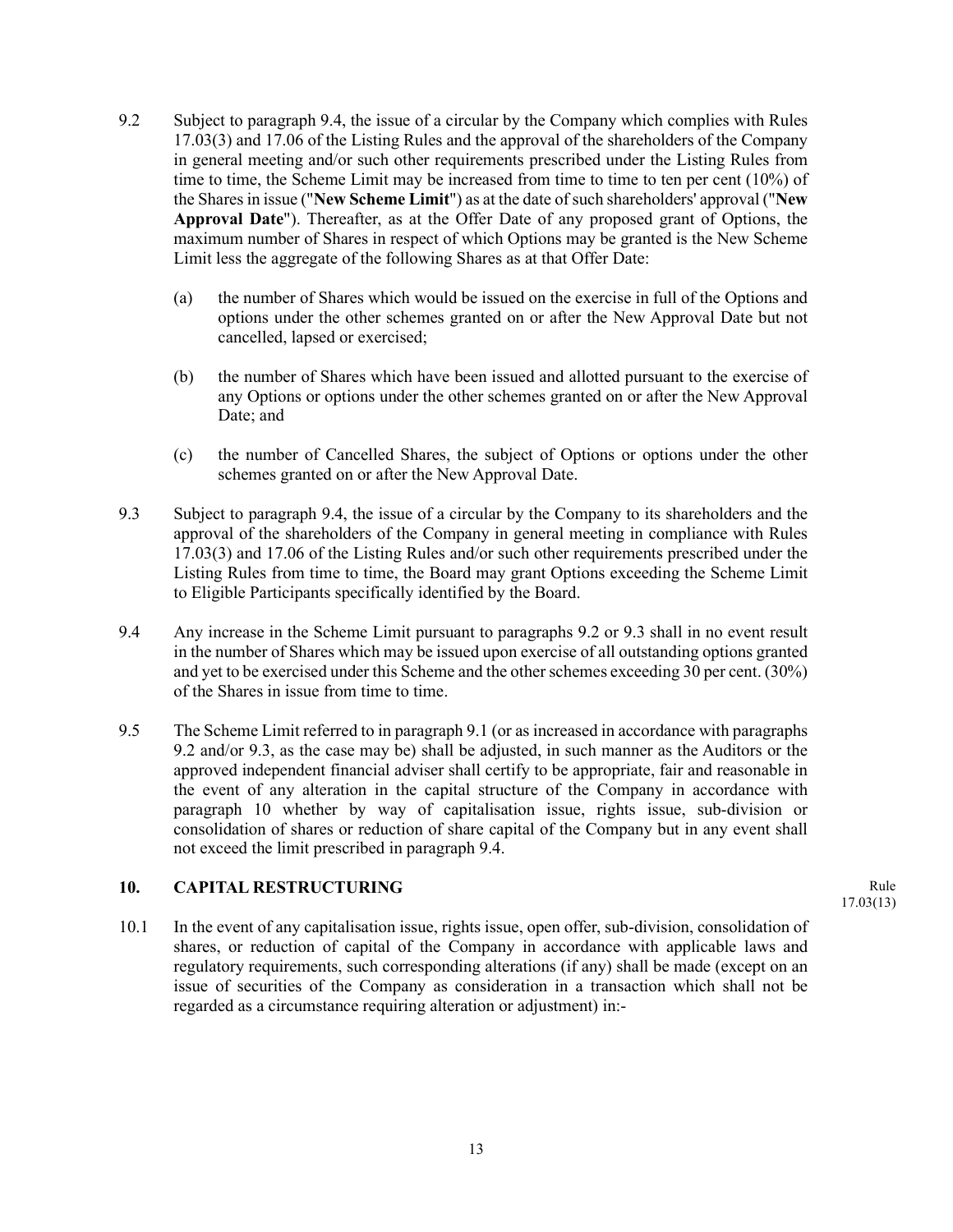- (a) the number of Shares subject to any outstanding Options; and/or
- (b) the Exercise Price,

as the Auditors or the approved independent financial adviser shall at the request of the Company or any Grantee, certify in writing either generally or as regards any particular Grantee, to be in their opinion fair and reasonable, provided that any such alterations shall be made on the basis that a Grantee shall have the same proportion of the equity capital of the Company as that to which he or she was entitled to subscribe had he or she exercised all the Options held by him or her immediately before such adjustments and the aggregate Exercise Price payable by a Grantee on the full exercise of any Option shall remain as nearly as possible the same as (but shall not be greater than) it was before such event and that no such alterations shall be made if the effect of such alterations would be to enable a Share to be issued at less than its nominal value. The capacity of the Auditors or the approved independent financial adviser, as the case may be, in this paragraph is that of experts and not arbitrators and their certificate shall, in the absence of manifest error, be final and conclusive and binding on the Company and the Grantees.

10.2 In respect of any adjustments required by paragraph 10.1, other than any made on a capitalisation issue, the Auditors or the approved independent financial adviser, as the case may be, shall confirm to the Board in writing that the adjustments satisfy the requirements of the relevant provisions of the Listing Rules and any guidance/interpretations of the Listing Rules issued by the Stock Exchange from time to time.

#### **11. SUFFICIENT SHARE CAPITAL**

Subject to paragraph 7.2, the Board shall at all times set aside for the purposes of this Scheme, out of the authorised but unissued share capital of the Company, such number of Shares as the Board may from time to time determine to be sufficient to meet subsisting requirements for the exercise of outstanding Options.

#### **12. DISPUTES**

Any dispute arising in connection with this Scheme (whether as to the number of Shares subject to an Option, the amount of the Exercise Price or otherwise) shall be referred to the Auditors who shall act as experts and not as arbitrators and whose decision shall, in the absence of manifest error, be final, conclusive and binding on all persons who may be affected thereby.

#### **13. ALTERATION OF THIS SCHEME** Rule

- 13.1 The terms and conditions of this Scheme and the regulations for the administration and operation of this Scheme (provided that the same are not inconsistent with this Scheme and the Listing Rules) may be altered in any respect by resolution of the Board except that:
	- (a) any alteration to the advantage of the Grantees or the Eligible Participants (as the case may be) in respect of the matters contained in Rule 17.03 of the Listing Rules, including without limitation, the definitions of "Eligible Participant", "Expiry Date", "Grantee" and "Option Period" in paragraph 1.1 and the provisions in paragraphs 3, 4, 5, 6, 7, 8, 9, 10, 14, 15 and this paragraph 13; or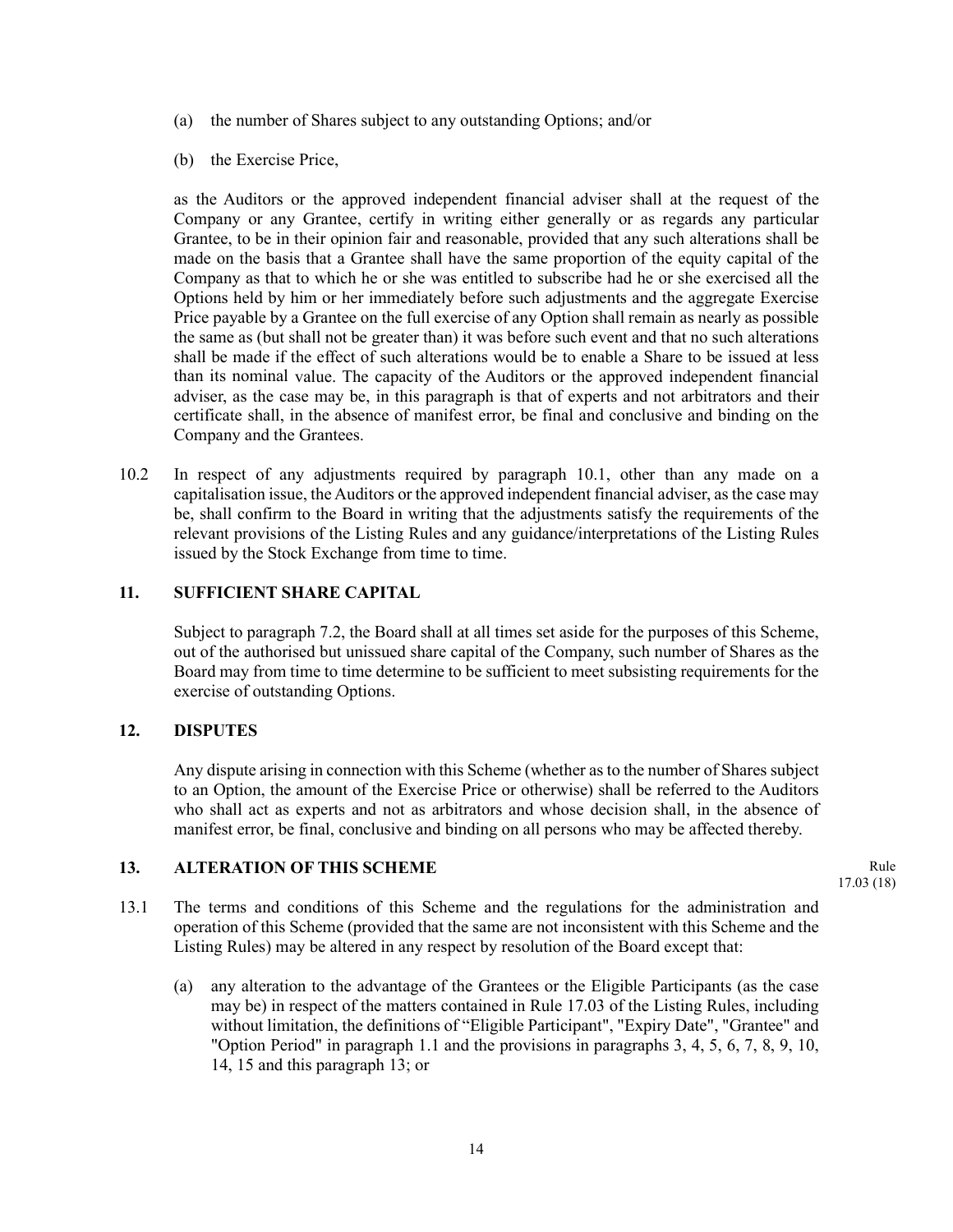- (b) any material alteration to the terms and conditions of this Scheme or any change to the terms of Options granted (except any alterations which take effect automatically under the terms of this Scheme), must be made with the prior approval of the shareholders of the Company in general meeting at which any persons to whom or for whose benefit the Shares may be issued under this Scheme and their respective Associates shall abstain from voting PROVIDED THAT the amended terms of this Scheme or the Options shall remain in compliance with Chapter 17 of the Listing Rules and no alteration shall operate to affect adversely the terms of issue of any Option granted or agreed to be granted prior to such alteration or to reduce the proportion of the equity capital to which any person was entitled pursuant to such Option prior to such alteration except with:
	- (i) the consent in writing of Grantees holding in aggregate Options which if exercised in full on the date immediately preceding that on which such consent is obtained would entitle them to the issue of three-fourths in nominal value of all Shares which would fall to be issued upon the exercise of all Options outstanding on that date; or
	- (ii) the sanction of a Special Resolution.

Written notice of any alterations made in accordance with this paragraph 13.1 shall be given to all Grantees.

- 13.2 In respect of any meeting of Grantees referred to in paragraph 13.1, all the provisions of the constitutional documents for the time being of the Company as to general meetings of the Company shall mutatis mutandis apply as though the Options were a class of shares forming part of the capital of the Company except that:-
	- (a) not less than seven days' notice of such meeting shall be given;
	- (b) a quorum at any such meeting shall be two Grantees present in person or by proxy and holding Options entitling them to the issue of one-tenth in nominal value of all Shares which would fall to be issued upon the exercise of all Options then outstanding unless there is only one Grantee holding all Options then outstanding, in which case the quorum shall be one Grantee;
	- (c) every Grantee present in person or by proxy at any such meeting shall be entitled on a show of hands to one vote, and on a poll, to one vote for each Share to which he or she would be entitled upon exercise in full of his or her Options then outstanding;
	- (d) any Grantee present in person or by proxy may demand a poll; and
	- (e) if any such meeting is adjourned for want of a quorum, such adjournment shall be to such date and time, not being less than seven or more than 14 days thereafter, and to such place as may be appointed by the chairman of the meeting. At any adjourned meeting those Grantees who are then present in person or by proxy shall form a quorum and at least seven days' notice of any adjourned meeting shall be given in the same manner as for an original meeting and such notice shall state that those Grantees who are then present in person or by proxy shall form a quorum.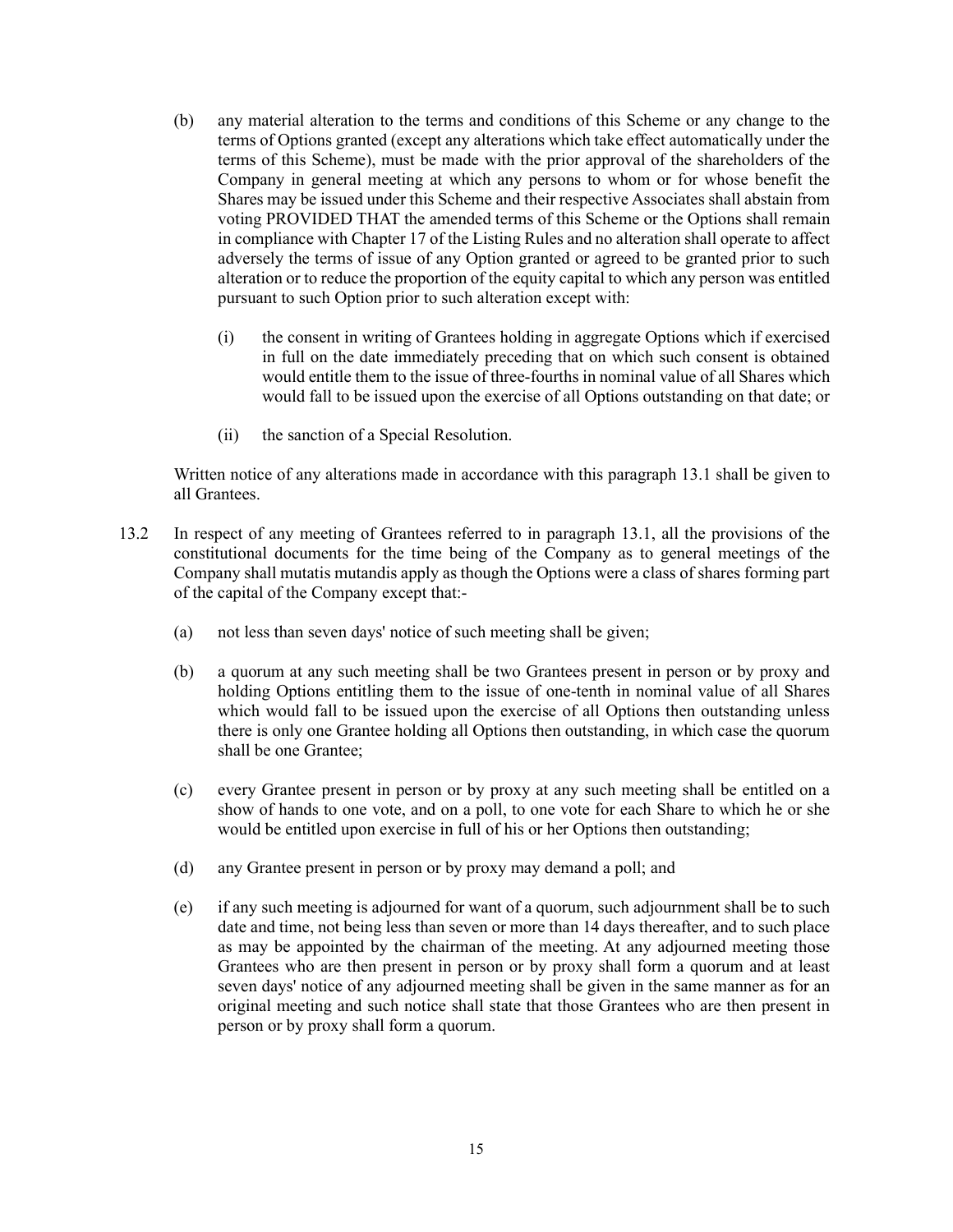#### **14. TERMINATION**

- 14.1 The Company by resolution in general meeting or the Board may at any time resolve to terminate the operation of this Scheme and in such event no further Options shall be offered but the provisions of this Scheme shall remain in force to the extent necessary to give effect to the exercise of any Option granted prior to the termination or otherwise as may be required in accordance with the provisions of this Scheme and Options granted prior to such termination shall continue to be valid and exercisable in accordance with this Scheme.
- 14.2 Details of the Options granted, including Options exercised or outstanding, under this Scheme shall be disclosed in the circular to shareholders of the Company seeking approval of the new scheme established after the termination of this Scheme.

### **15. CANCELLATION OF OPTIONS** Rule

Any cancellation of Options granted but not exercised must be approved by the Grantees of the relevant Options in writing. For the avoidance of doubt, such approval is not required in the event any Option is cancelled pursuant to paragraph 4.7. Where the Company cancels Options, the grant of new options to the same Grantee may only be made under this Scheme in accordance with paragraphs 4.1, 9.1 and 9.2.

## **16. DISCLOSURE IN ANNUAL AND INTERIM REPORTS** Rule

The Board shall procure that details of this Scheme and other schemes of the Company and its Subsidiaries are disclosed in the annual reports and interim reports of the Company in compliance with the Listing Rules in force from time to time.

#### **17. GENERAL**

- 17.1 The Company shall bear the costs of establishing and administering this Scheme (including the costs of the Auditors or the approved independent financial advisor, as the case may be, in relation to the preparation of any certificate or the provision of any other services in relation to this Scheme).
- 17.2 A Grantee shall be entitled to inspect copies of all notices and other documents sent by the Company to its shareholders at the same time or within a reasonable time of any such notices or documents being sent, which shall be made available to him or her, during normal office hours at the Company's principal place of business in Hong Kong.
- 17.3 Any notices, documents or other communication between the Company and a Grantee shall be in writing and may be given by sending the same by prepaid post or by personal delivery to, in the case of the Company, its principal place of business in Hong Kong and, in the case of the Grantee, his or her address in Hong Kong or such other places as notified to the Company from time to time.
- 17.4 Any notice or other communication served:-
	- (a) by the Company shall be deemed to have been served 48 hours after the same was put in the post or if delivered by hand, when delivered; and

17.03(14)

17.07

Rule 17.03(16)